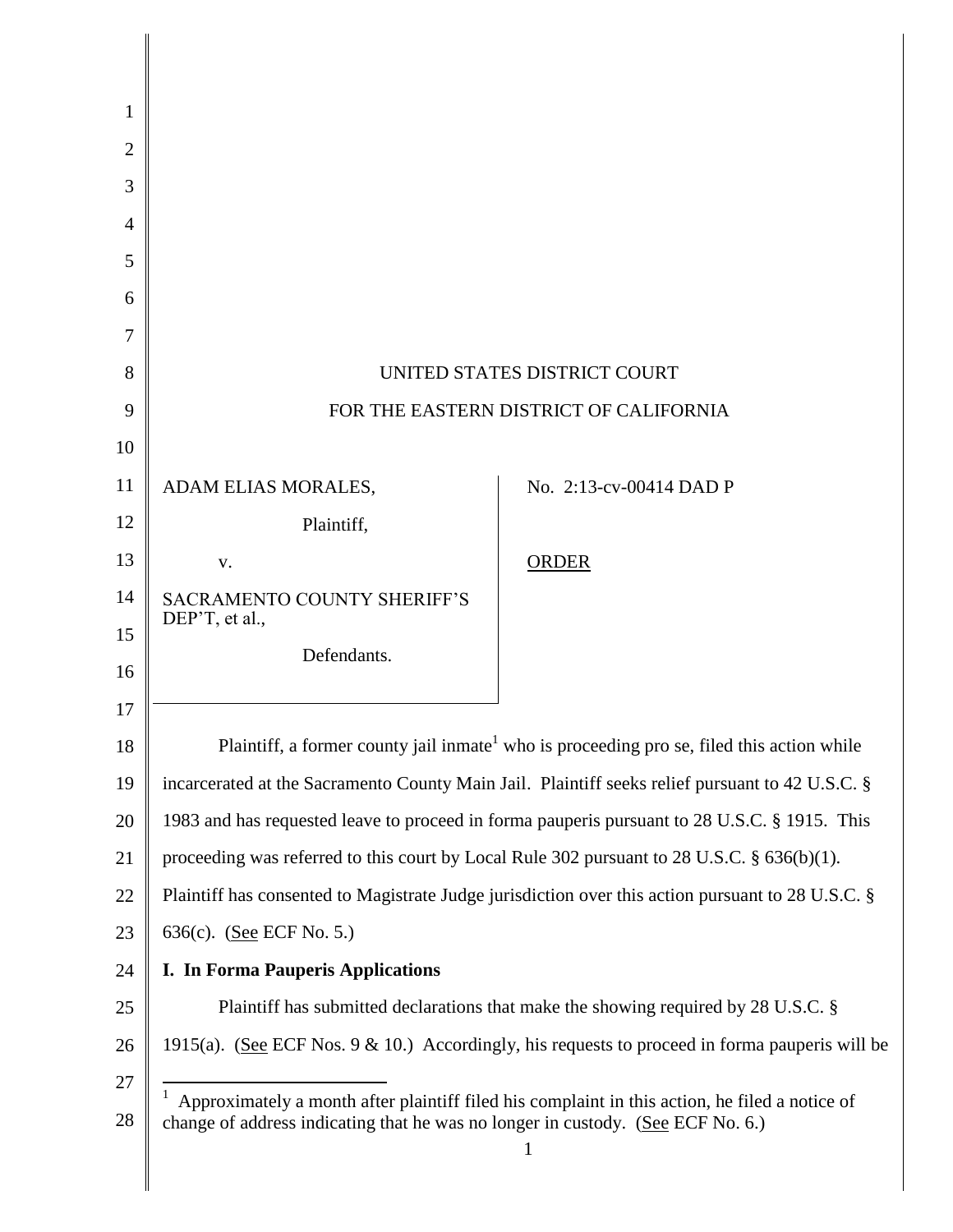1 2 granted. Under the circumstances, the court will not order the payment of the statutory filing fee under 28 U.S.C. § 28 U.S.C. § 1915(b).

3

## **II. Screening Requirement**

4 5 6 7 8 9 10 11 12 13 14 The court is required to screen complaints brought by prisoners seeking relief against a governmental entity or officer or employee of a governmental entity. 28 U.S.C. § 1915A(a). The court must dismiss a complaint or portion thereof if the prisoner has raised claims that are legally "frivolous or malicious," that fail to state a claim upon which relief may be granted, or that seek monetary relief from a defendant who is immune from such relief. 28 U.S.C. § 1915A(b)(1),(2). A claim is legally frivolous when it lacks an arguable basis either in law or in fact. Neitzke v. Williams, 490 U.S. 319, 325 (1989); Franklin v. Murphy, 745 F.2d 1221, 1227-28 (9th Cir. 1984). The court may, therefore, dismiss a claim as frivolous where it is based on an indisputably meritless legal theory or where the factual contentions are clearly baseless. Neitzke, 490 U.S. at 327. The critical inquiry is whether a constitutional claim, however inartfully pleaded, has an arguable legal and factual basis. See Jackson v. Arizona, 885 F.2d 639, 640 (9th

15 Cir. 1989); Franklin, 745 F.2d at 1227.

16 17 18 19 20 21 22 23 24 25 26 27 28 Rule 8(a)(2) of the Federal Rules of Civil Procedure "requires only 'a short and plain statement of the claim showing that the pleader is entitled to relief,' in order to 'give the defendant fair notice of what the . . . claim is and the grounds upon which it rests.'" Bell Atlantic Corp. v. Twombly, 550 U.S. 544, 555 (2007) (quoting Conley v. Gibson, 355 U.S. 41, 47 (1957)). However, in order to survive dismissal for failure to state a claim a complaint must contain more than "a formulaic recitation of the elements of a cause of action;" it must contain factual allegations sufficient "to raise a right to relief above the speculative level." Bell Atlantic, 550 U.S. at 555. In reviewing a complaint under this standard, the court must accept as true the allegations of the complaint. See Hospital Bldg. Co. v. Rex Hosp. Trustees, 425 U.S. 738, 740 (1976). The court must also construe the pleading in the light most favorable to the plaintiff and resolve all doubts in the plaintiff's favor. See Jenkins v. McKeithen, 395 U.S. 411, 421 (1969). Here, in his complaint plaintiff alleges that he was subjected to the excessive use of force

by the booking officer and other officers at the Sacramento County Jail, as well as, by sheriff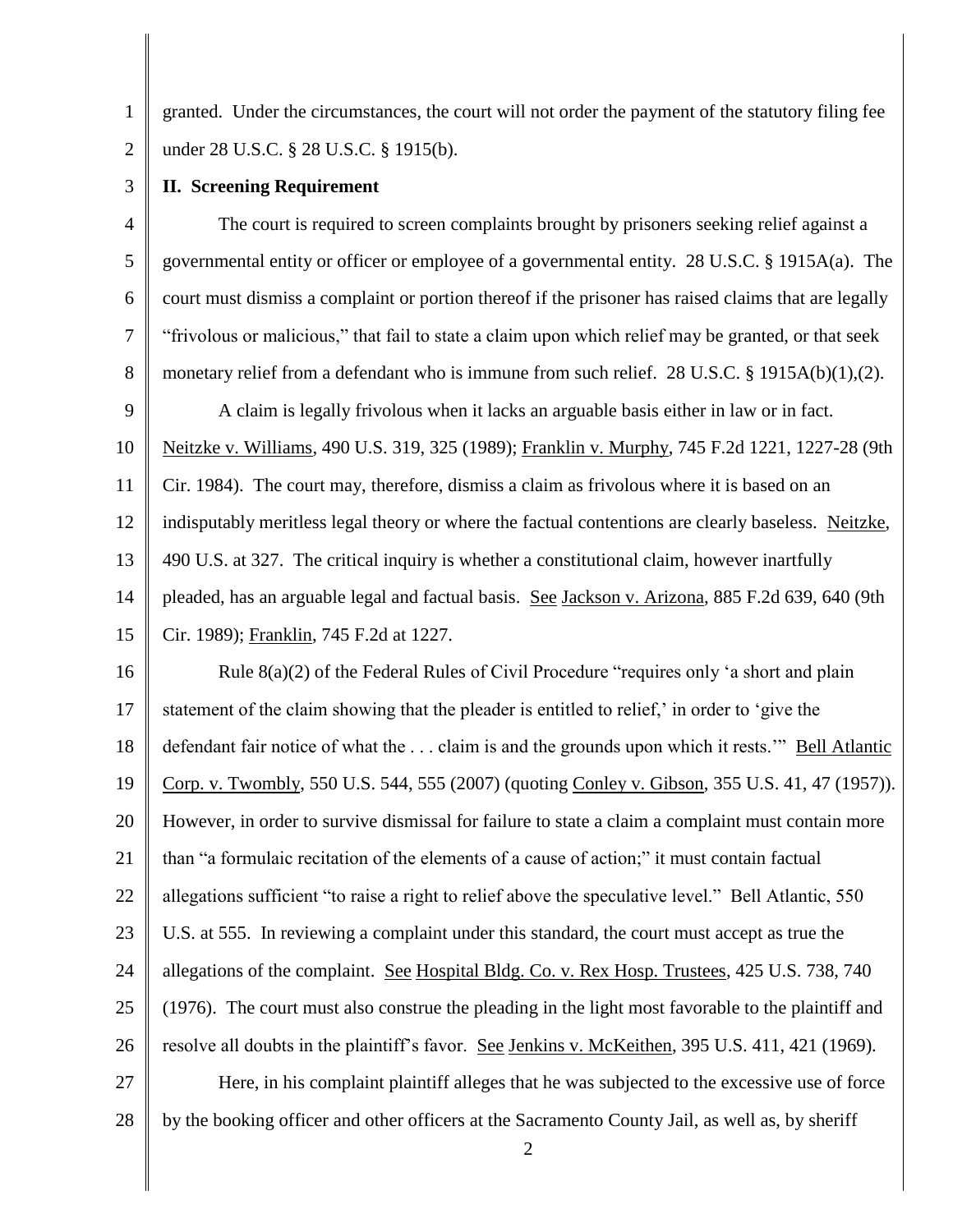1 2 3 4 5 deputies prior to his arrest. (ECF No. 1 at 3.) Plaintiff also alleges that he slipped and fell while being held at the Sacramento County Jail because the clothing he was issued was too big.<sup>2</sup> (Id. at 4.) In terms of relief, plaintiff seeks \$350,000 in damages and that his five year term of probation, presumably imposed by the state court in the criminal case stemming from his arrest, be "drop $[ped]$ ." (Id. at 3.)

## 6 **III. Analysis**

7 8 9 10 11 12 13 14 15 16 17 18 19 20 21 The allegations in plaintiff's complaint are so vague and conclusory that the court is unable to determine whether the current action is frivolous or fails to state a claim for relief. Although the Federal Rules adopt a flexible pleading policy, a complaint must give fair notice to the defendants and must allege facts that support the elements of the claim plainly and succinctly. Jones v. Community Redev. Agency, 733 F.2d 646, 649 (9th Cir. 1984). Plaintiff must allege with at least some degree of particularity overt acts which defendants engaged in that support his claims. Id. Here, plaintiff names the Sacramento County Sheriff's Department and four specific officers as the defendants in this action. However, in his very brief complaint plaintiff has failed to set forth any factual allegations with respect to the alleged actions taken by any one of the named defendant officers. Rather, he alleges only that on April 6, 2010, "a booking officer" choked and hit him, "more than five more deputies" then hit him, jumped on his back and twisted his legs while shouting obscenities and, finally, one of the officers threatened to kill him. (Doc. No. 1 at 3. $3^3$  Because plaintiff has failed to comply with the requirements of Federal Rule of Civil Procedure 8(a)(2), his complaint must be dismissed. The court will, however, grant plaintiff leave to file an amended complaint to attempt to cure these deficiencies.

22

<sup>23</sup> 24  $\overline{a}$ <sup>2</sup> Plaintiff is cautioned that in the event he is seeking to challenge the conditions of his confinement, an official's alleged negligent action is not sufficient to state a cognizable claim.

<sup>25</sup> 26 27 28  $3$  Plaintiff also appears to allege that at the time of his arrest, prior to arriving at the jail, two unidentified deputies grabbed and choked him will threatening to kill him. (ECF No. 1 at 4.) If plaintiff is alleging that he was subjected to excessive use of force on two occasions by different law enforcement officers, one involving arresting officers and the other involving deputies at the county jail, he is advised that he must pursue each such alleged excessive use of force in separate civil actions filed with this court unless there is a clear link between the two alleged uses of excessive force.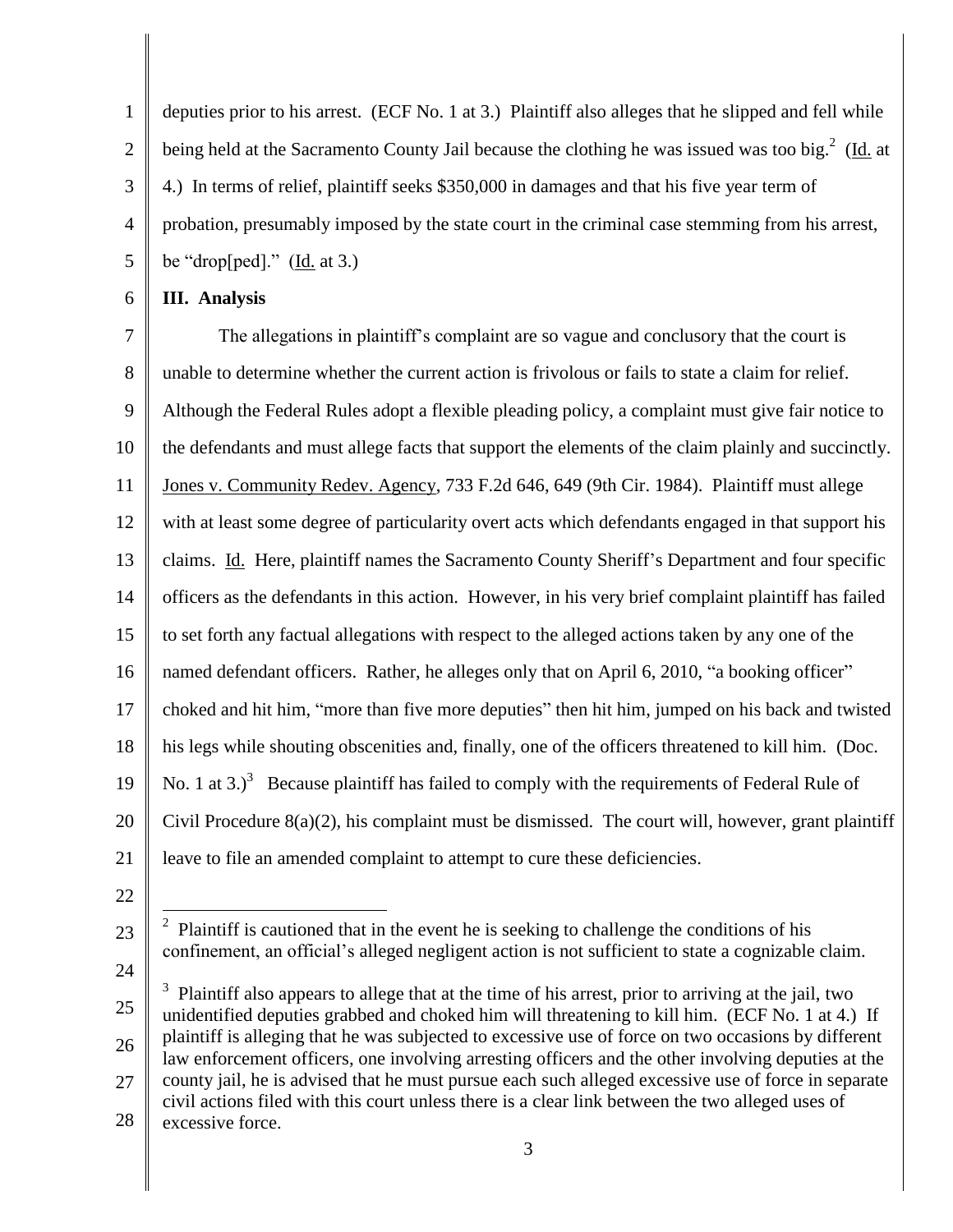| $\mathbf{1}$   | In any amended complaint he may elect to file, plaintiff must allege facts demonstrating                                                                                                  |
|----------------|-------------------------------------------------------------------------------------------------------------------------------------------------------------------------------------------|
| $\overline{2}$ | how the conditions he complains of resulted in a deprivation of his federal constitutional or                                                                                             |
| 3              | statutory rights. See Ellis v. Cassidy, 625 F.2d 227 (9th Cir. 1980). Any amended complaint                                                                                               |
| 4              | must allege in specific terms how each named defendant was involved in the deprivation of                                                                                                 |
| 5              | plaintiff's rights. There can be no liability under 42 U.S.C. § 1983 unless there is some                                                                                                 |
| 6              | affirmative link or connection between a defendant's actions and the claimed deprivation. Rizzo                                                                                           |
| $\tau$         | v. Goode, 423 U.S. 362 (1976); May v. Enomoto, 633 F.2d 164, 167 (9th Cir. 1980); Johnson v.                                                                                              |
| 8              | Duffy, 588 F.2d 740, 743 (9th Cir. 1978). Vague and conclusory allegations of official                                                                                                    |
| 9              | participation in civil rights violations are not sufficient. Ivey v. Board of Regents, 673 F.2d 266,                                                                                      |
| 10             | 268 (9th Cir. 1982).                                                                                                                                                                      |
| 11             | Plaintiff is informed that the court cannot refer to a prior pleading in order to make                                                                                                    |
| 12             | plaintiff's amended complaint complete. Local Rule 220 requires that an amended complaint be                                                                                              |
| 13             | complete in itself without reference to any prior pleading. This is because, as a general rule, an                                                                                        |
| 14             | amended complaint supersedes the original complaint. See Loux v. Rhay, 375 F.2d 55, 57 (9th                                                                                               |
| 15             | Cir. 1967). Once plaintiff files an amended complaint, the original pleading no longer serves any                                                                                         |
| 16             | function in the case. Therefore, in an amended complaint, as in an original complaint, each claim                                                                                         |
| 17             | and the involvement of each named defendant must be specifically and sufficiently alleged.                                                                                                |
| 18             | A. Legal Standards Governing Excessive Use of Force Claims                                                                                                                                |
| 19             | Whether a claim of the excessive use of force by law enforcement officers is brought                                                                                                      |
| 20             | pursuant to the Eighth Amendment, Fourteenth Amendment or Fourth Amendment depends on                                                                                                     |
| 21             | plaintiff's status at the time of the alleged use of excessive force. <sup>4</sup> In any amended complaint he                                                                            |
| 22             | elects to file plaintiff is advised to allege facts clarifying his status at the time of the alleged use of                                                                               |
| 23             | 11111                                                                                                                                                                                     |
| 24             | 4                                                                                                                                                                                         |
| 25             | If plaintiff had been arraigned or was in custody following a conviction when he was subjected<br>to excessive force, his civil rights action would be based on the Fourteenth and Eighth |
| 26             | Amendments. The legal standards, however, are the same under both constitutional amendments.<br>See Young v. Wolfe, 478 Fed. Appx. 354, 356 (9th Cir. 2012) ("A pretrial post-arraignment |
| 27             | detainee's rights under the Fourteenth Amendment are comparable to a prisoner's rights under the                                                                                          |

4 the Eighth Amendment "malicious and sadistic" standard applies.")

Eighth Amendment, Frost v. Agnos, 152 F.3d 1124, 1128 (9th Cir.1998), so, post-arraignment,

28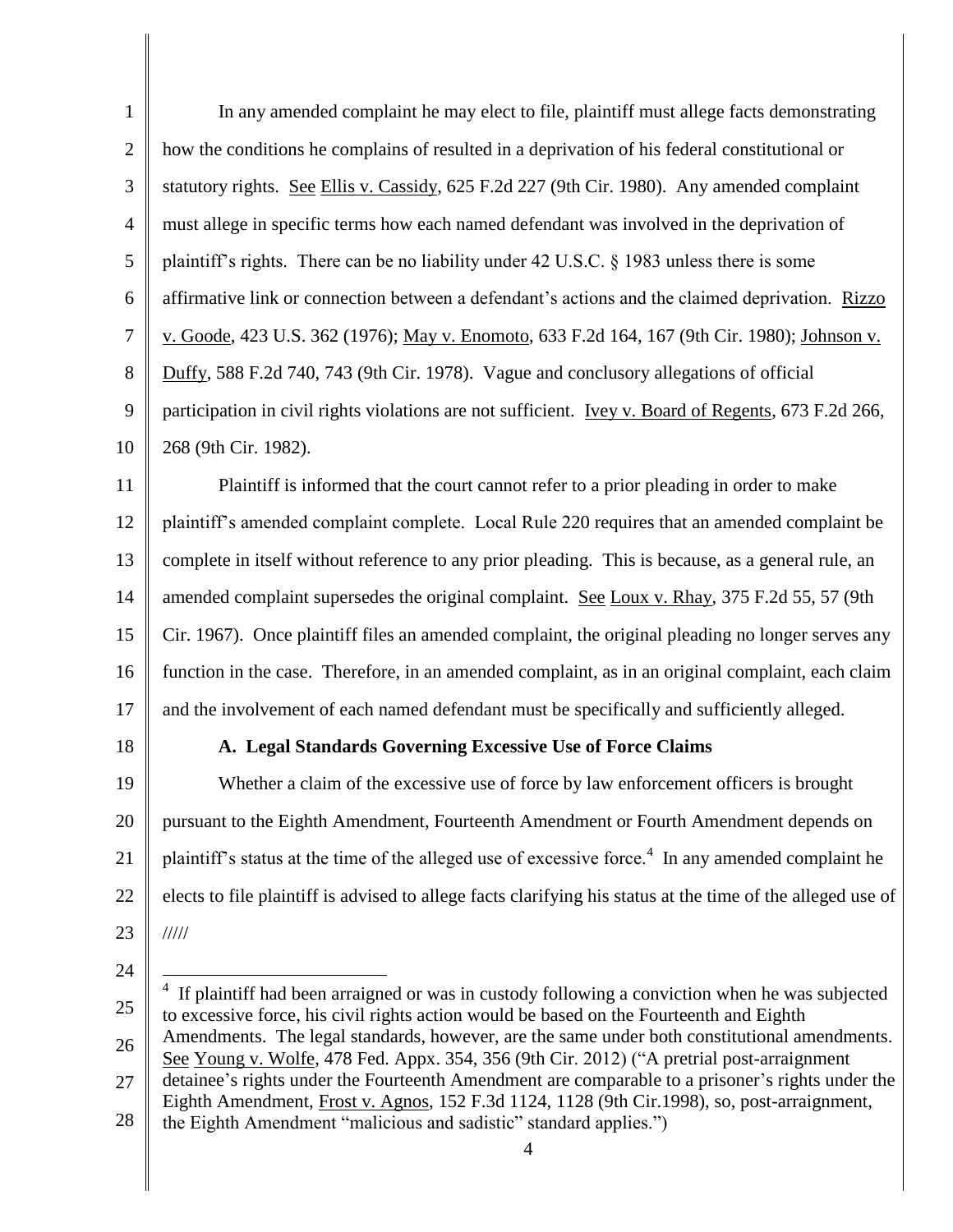excessive force by the named defendants and to provide factual allegations with respect to his specific claims.

1

2

3 4 5 6 7 8 9 10 11 12 13 14 15 16 Under the Eighth Amendment, the unnecessary and wanton infliction of pain constitutes cruel and unusual punishment. See Whitley v. Albers, 475 U.S. 312, 319 (1986); Ingraham v. Wright, 430 U.S. 651, 670 (1977); Estelle v. Gamble, 429 U.S. 97, 105-06 (1976). In order to state a cognizable claim for cruel and unusual punishment, plaintiff must allege facts that if true would satisfy a two-part test containing an objective prong and a subjective prong. First, plaintiff must allege facts showing that, objectively, he suffered a sufficiently serious deprivation. See Wilson v. Seiter, 501 U.S. 294, 298 (1991). Second, plaintiff must allege facts satisfying a subjective inquiry into whether each law enforcement or jail official named had a culpable state of mind in causing or allowing plaintiff's deprivation to occur. See id. at 299. In this regard, mere negligence by a defendant is insufficient to state such a claim. See id. "[W]henever prison officials stand accused of using excessive physical force  $\dots$ , the core judicial inquiry is  $\dots$ whether force was applied in a good-faith effort to maintain or restore discipline, or maliciously and sadistically to cause harm." Hudson v. McMillian, 503 U.S. 1, 6-7. See also Whitley, 475 U.S. at 320-22.

17 18 19 20 21 22 23 24 25 26 27 28 If the alleged excessive use of force was applied during an arrest or before plaintiff's arraignment on criminal charges, the Fourth Amendment standard applies. Gibson v. County of Washoe, 290 F.3d 1175, 1197 (9th Cir. 2002) ("Although the Supreme Court has not expressly decided whether the Fourth Amendment's prohibition on unreasonable searches and seizures continues to protect individuals during pretrial detention, we have determined that the Fourth Amendment sets the applicable constitutional limitations for considering claims of excessive force during pretrial detention." (citation and internal quotation marks omitted). Under the Fourth Amendment, an objective reasonableness standard governs. See Pierce v. Multnomah County, Or., 76 F.3d 1032, 1043 (9th Cir. 1996); Lolli v. County of Orange, 351 F.3d 410, 415- 17 (9th Cir. 2003); Gibson, 290 F.3d at 1197. Under this objective reasonableness standard, the court balances "'the nature and quality of the intrusion of the individual's Fourth Amendment interests' against the countervailing governmental interests at stake." Graham v. Conner, 490

5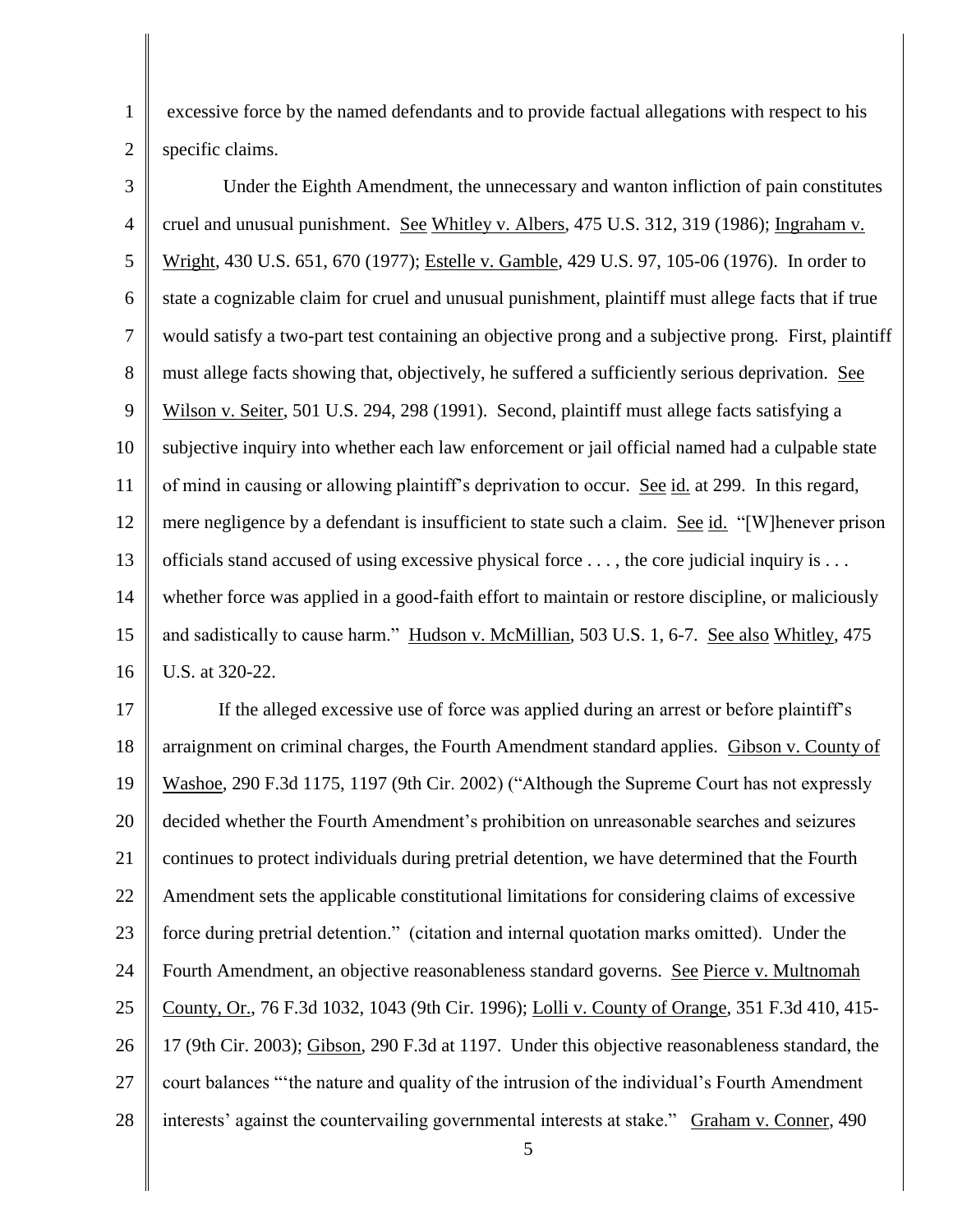| $\mathbf{1}$   | U.S. 386, 396 (1989). The following factors have been identified as relevant when evaluating the       |
|----------------|--------------------------------------------------------------------------------------------------------|
| $\mathbf{2}$   | need for force by law enforcement officers: (1) the severity of the crime; (2) whether the suspect     |
| 3              | poses an immediate threat to the safety of the officers or others; and (3) whether the suspect is      |
| $\overline{4}$ | resisting arrest or trying to evade arrest by flight. Id. at 396-97.                                   |
| 5              | B. Request for Termination of Probation as Part of Relief Sought                                       |
| 6              | As noted above, part of the relief plaintiff seeks in his complaint is that the five year term         |
| $\overline{7}$ | of probation he was presumably sentenced to following these alleged incident be "dropped." In          |
| 8              | short, plaintiff in this respect seeks to overturn the sentence imposed in his criminal case.          |
| 9              | Plaintiff is advised that such relief is not appropriate in a civil rights action. When a prisoner     |
| 10             | challenges the fact or duration of his custody and a determination of his action may result in         |
| 11             | plaintiff's entitlement to an earlier release, his sole federal remedy is a writ of habeas corpus. See |
| 12             | Preiser v. Rodriguez, 411 U.S. 475 (1973); Young v. Kenny, 907 F.2d 874 (9th Cir. 1990).               |
| 13             | Thus, in any amended complaint he elects to file in this civil rights action, plaintiff should not     |
| 14             | include a request for the termination of his term of probation in his prayer for relief.               |
| 15             | <b>IV.</b> Conclusion                                                                                  |
| 16             | In accordance with the above, IT IS HEREBY ORDERED that:                                               |
| 17             | 1. Plaintiff's April 17, 2013 and September 2, 2013 applications to proceed in forma                   |
| 18             |                                                                                                        |
|                | pauperis (ECF Nos. 9 & 10) are granted.                                                                |
| 19             | 2. Plaintiff's complaint is dismissed.                                                                 |
| 20             | 3. Plaintiff is granted thirty days from the date of service of this order to file an amended          |
| 21             | complaint that complies with the requirements of the Civil Rights Act, the Federal Rules of Civil      |
| 22             | Procedure, and the Local Rules of Practice; the amended complaint must bear the docket number          |
| 23             | assigned to this case and must be labeled "Amended Complaint"; plaintiff must use the form             |
| 24             | complaint provided with this order and answer each question; failure to file an amended                |
| 25             | complaint in accordance with this order will result in the dismissal of this action without            |
| 26             | prejudice.                                                                                             |
| 27             | 11111                                                                                                  |